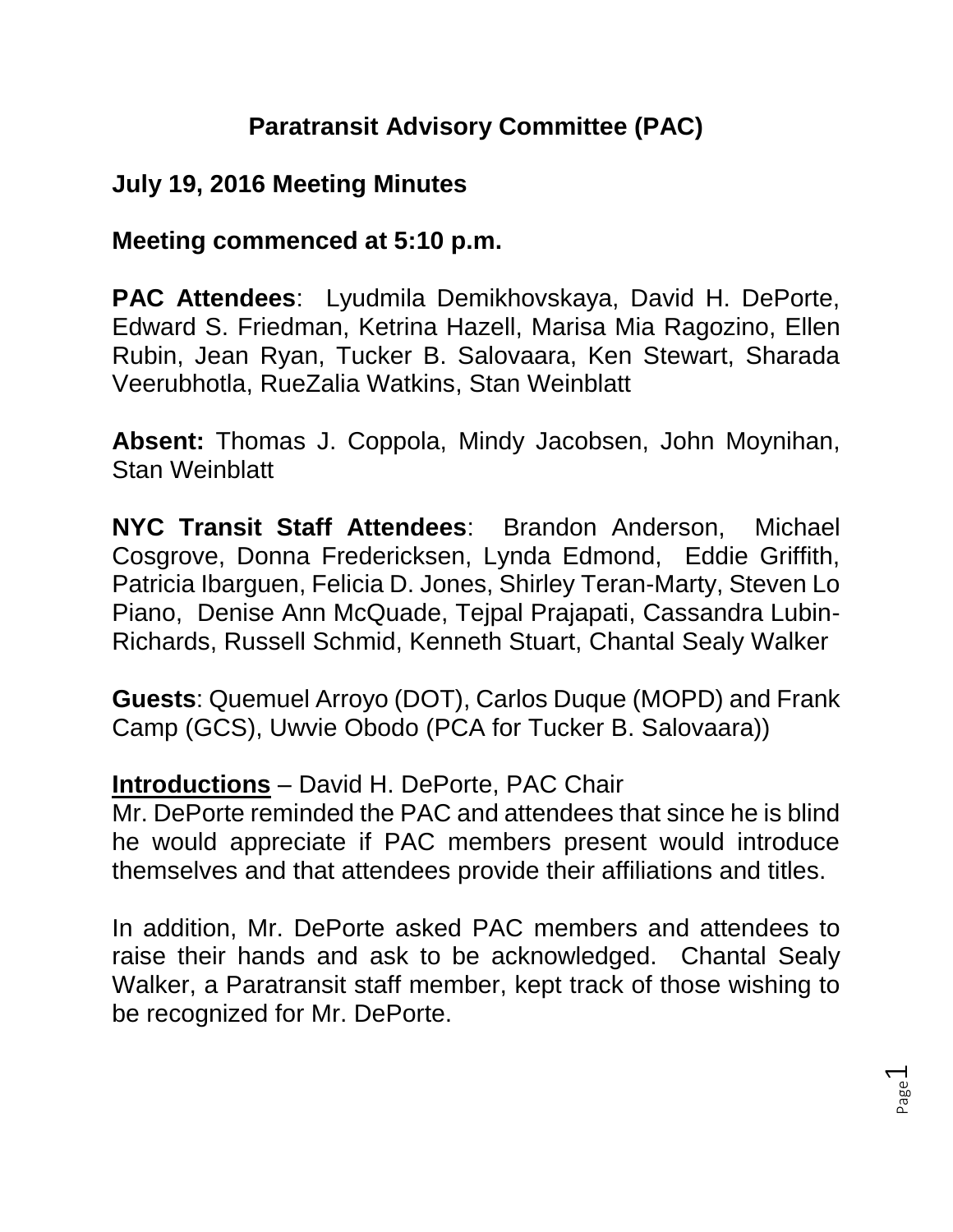Mr. DePorte reminded PAC members that they would be limited to one question or one comment at a time.

# **Announcements** – PAC Chair David H. DePorte

Mr. DePorte informed the committee that PAC member Thomas Coppola's son passed away on July 15.

## **I. Approval of Minutes** – PAC Chair David H. DePorte

Mr. DePorte called for the approval of the May 24, 2016 minutes and asked if PAC members had any corrections or changes to the minutes. Hearing none, Ellen Rubin moved to approve minutes and Lyudmila Demikhovskaya seconded the motion. Minutes approved unanimously

## **II. AAR Service Report** – Vice President Steve LoPiano

Vice President LoPiano asked the PAC if they had any questions about the AAR Service Report. Committee members asked that Vice President LoPiano provide a summary of the report.

Registrants increased 5.2% comparing 136,693 Registrants in April 2015 to 143,772 registrants in April 2016.

Trips requested decreased 1.4% comparing 676,455 Trips Requested in April 2015 to 667,141 Trips Requested in April 2016.

Net Customer Refusals increased 1.5% comparing 5,677 Net Customer Refusals in April 2015 to 5,764 Net Customer Refusals in April 2016.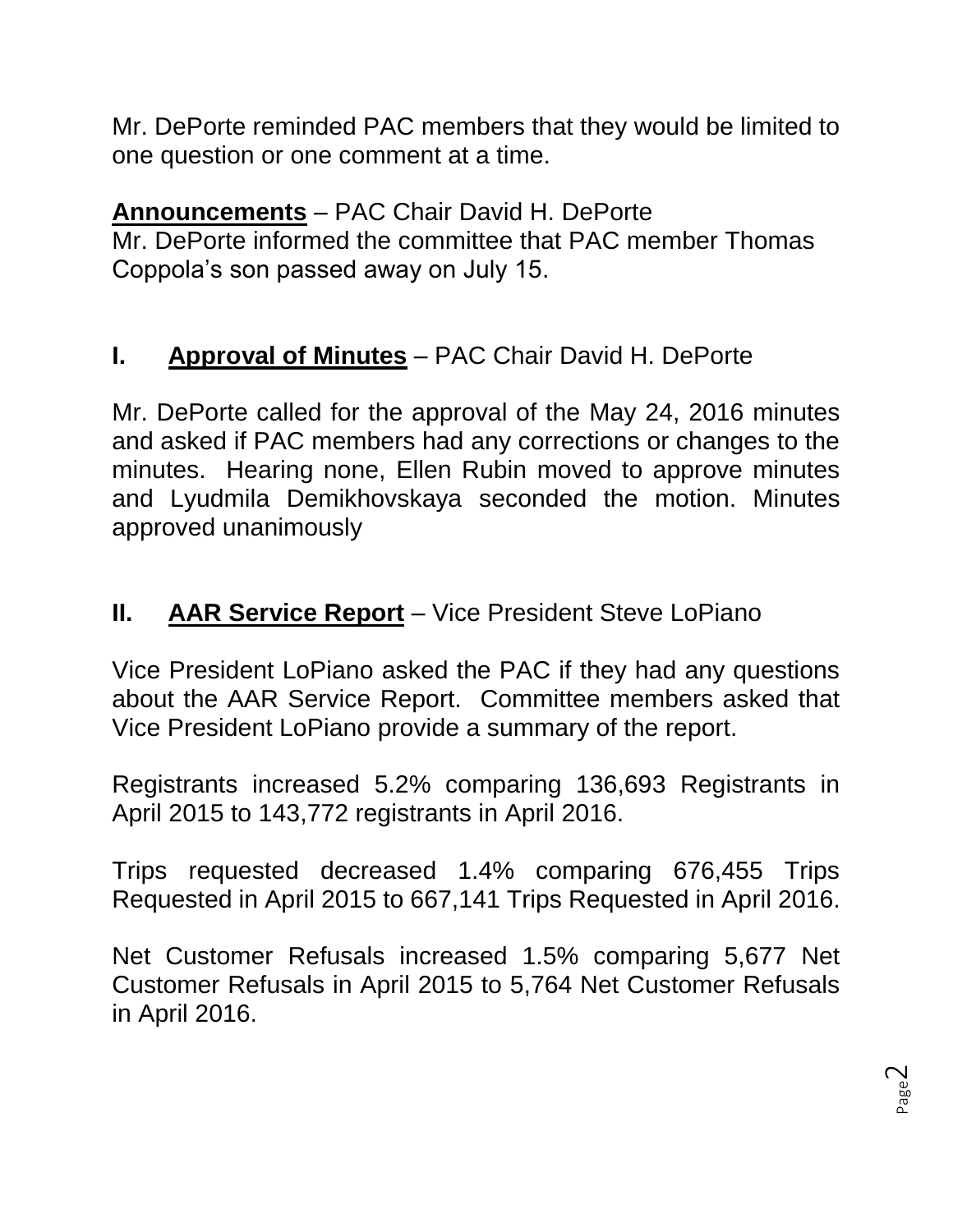Early Cancellations increased 6.0% comparing 81,807 Early Cancellations in April 2015 to 86,685 Early Cancellations in April 2016.

Trips Scheduled decreased 2.4% comparing 588,971 Trips Scheduled in April 2015 to 574,692 Trips Scheduled in April 2016.

Late Cancellations increased 4.4% comparing 16,072 Late Cancellations in April 2015 to 16,718 Late Cancellations in April 2016.

Trips Completed decreased 2.3% comparing 558,795 Trips Completed in April 2015 to 546,018 Trips Completed in April 2016.

Customer No-Shows decreased 6.6% comparing 8,644 Customer No-Shows in April 2015 to 8,076 Customer No-Shows in April 2016.

Carrier No-Shows decreased 40.5% comparing 1,757 Carrier No-Shows in April 2015 to 1,046 Carrier o-Shows in April 2016.

No Fault No-Shows decreased 25.2% comparing 3,703 No Fault No-Shows in April 2015 to 2,771 No Fault No-Shows in April 2016.

Total No-Shows decreased 15.7% comparing 14,104 Total No-Shows in April 2015 to 11,893 Total No-Shows in April 2016.

On Time Performance increased 2.1% comparing 89.9% On Time Performance in April 2015 to 92.0% On Time Performance in April 2016.

Appointments on Time increased 1.0% comparing 85.0 % in April 2015 to 86.0% in April 2016.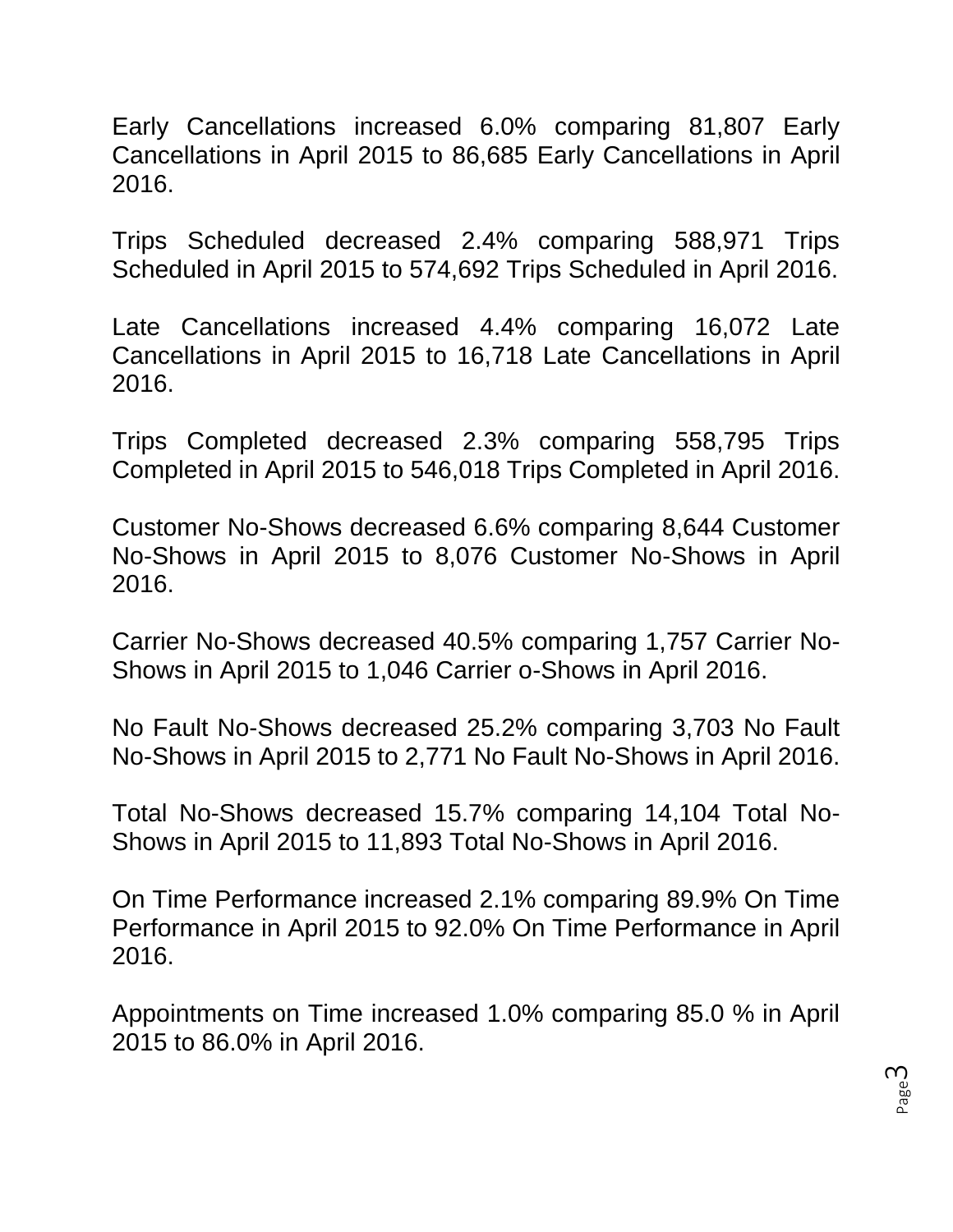Late Trips by Carrie decreased 25.3% comparing 41,557 Late Trips by Carrier in April 2015 to 31,060 Late Trips by Carrier in April 2016.

Reservation Average Answering Speed in April 2015 was 35 seconds and in April 2016 it was 32 seconds.

Reservation Average Talk Time in April 2015 was 4 minutes 32 seconds and in April 2016 it was 4 minutes 46 seconds.

Transit Control Average Answering Speed in April 2015 was 27 seconds and in April 2016 it was 19 seconds.

Transit Control Average Talk Time in April 2015 was 2 minutes 19 seconds and in April 2016 it was 2 minutes 24 seconds.

Complaints decreased 3.9% comparing 3,140 complaints in April 2015 to 3,017 complaints in April 2016.

There was a 2.1% decrease in complaints per 1,000 boardings comparing 4.05 complaints per 1,000 boardings in April 2015 to 3.97 complaints per 1,000 boardings in April 2016.

Commendations increased 61.2% comparing 418 Commendations in April 2015 to 674 Commendations in April 2016.

Total Boardings decreased 1.8% comparing 774,742 Total Boardings in April 2015 to 760,716 Total Boardings in April 2016.

#### **PAC Comments**

Edward S. Friedman asked if we responded to Comptroller Stringer's Audit on Paratransit and Vice President LoPiano responded that the recommendations were reviewed and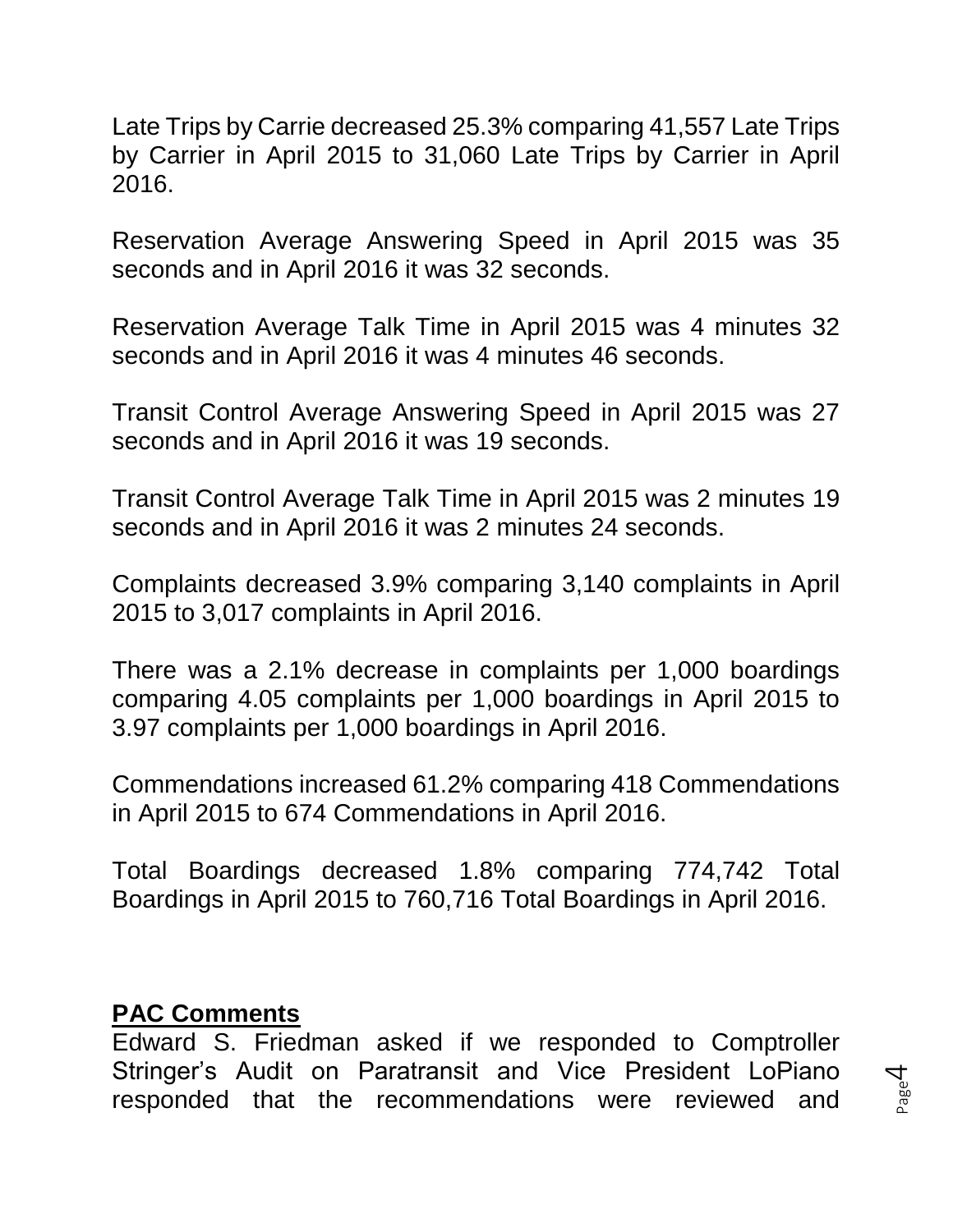responses drafted. Mr. Friedman then requested a copy of our response and Vice President LoPiano explained that our draft responses are undergoing an internal review process and have not been approved yet for release. Mr. Friedman asked if he could have a copy once the final response is approved for the public and Vice President LoPiano said "yes."

Jean Ryan asked if the "Late Trip by Carrier" category on the Monthly Paratransit advisory Committee Report records late pickups or late drop offs by carriers? Vice President LoPiano responded "late pickups." Ms. Ryan suggested there should be another category for a "Late Drop Off." Luda Demikhovskaya agreed that there should be a category for a "Late Drop Off." Deputy Vice President Michael Cosgrove clarified that the performance of trips that were scheduled with an appointment times is captured.

RueZalia Watkins asked for the definition of "OTP" and Vice President LoPiano responded "On Time Performance." RuZalia asked if carriers don't arrive on time and there are sufficient lateness what do we do? There are consequences for a customer when she is frequently late for a doctor's appointment.

Deputy Vice President Cosgrove responded that carrier performance is reviewed monthly, carriers are put on notice when they fail to meet contract standards, and LDs / CPDs are applied as appropriate. Vice President LoPiano reiterated that LDs are being assessed against carriers who haven't improved their performance.

Sharada Veerubhotla inquired as to when a carrier is penalized? Deputy Vice Present Cosgrove responded carriers are to minimally arrive within 30 minutes of scheduled pickup times for a minimum of 92% of their trips otherwise Liquidated Damages (LDs) and or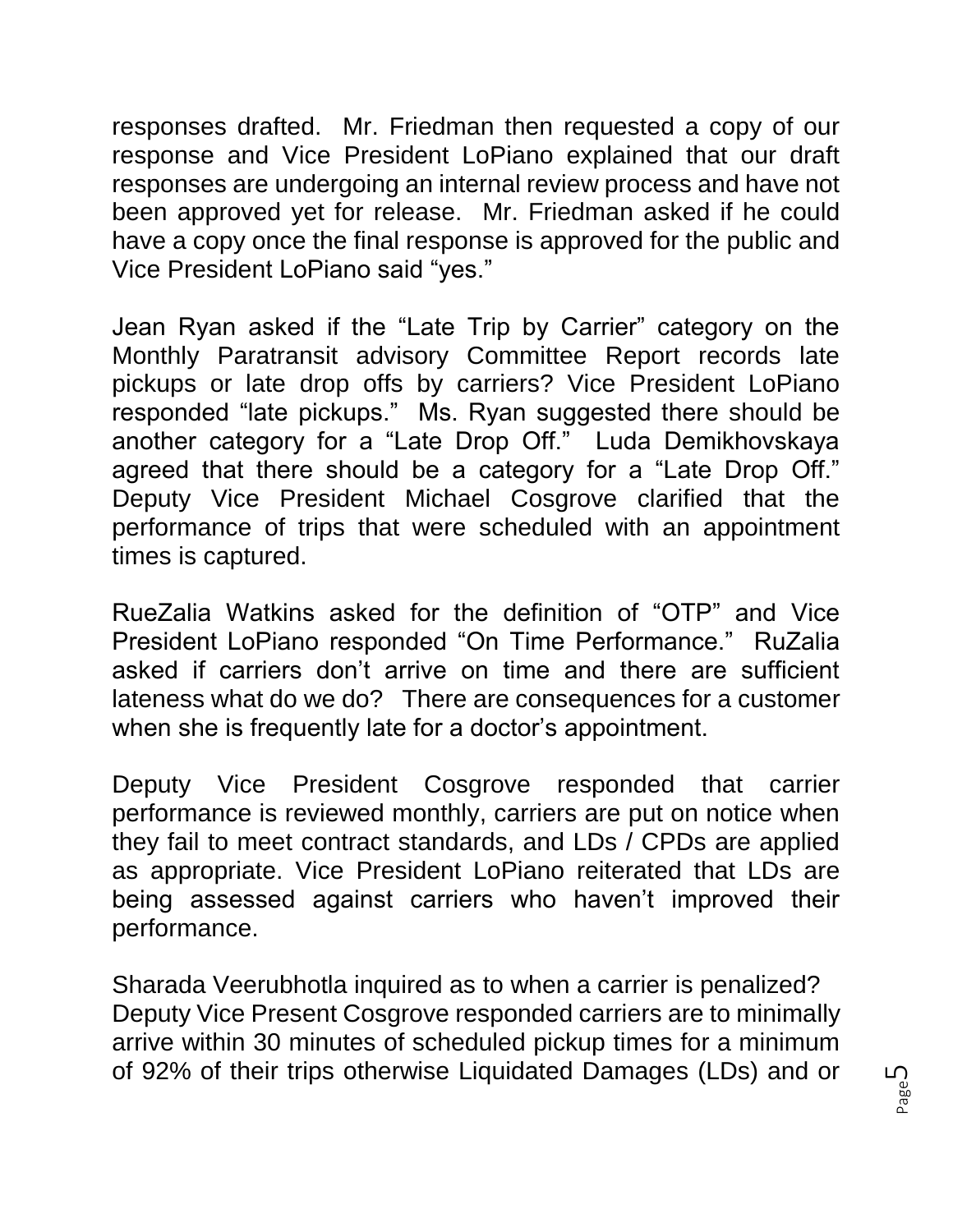Credits for Performance Deficiencies (CPDs) are assessed as defined in the carrier contracts.

Ms. Veerubhotla stated that most of the problems with trips are occur in the afternoon. Deputy Vice President Cosgrove informed the PAC that the Scheduling Unit has recently performed an analysis where the performance of trips was examined by time and location to identify when and where late pick-ups occur. Based on this review, targeted scheduled speed reductions will be introduced on Thursday to help address problem areas.

Vice President LoPiano added that we're looking at a next generation GPS and want to track and monitor the entire trip enabling dynamic dispatching so trips can be adjusted and alternate service providers identified when routes encounter unforeseen on-street difficulties. While functional, the current system was designed several years ago and technologies have improved since then. The current GPS system was installed several years ago under the Capital Program and while it will remain in service until the end of its planed life, we are beginning to explore newer technologies.

[Tucker said something I could not understand]

Mr. Friedman said he had a situation where he knew he would be late for his AAR pickup and called Travel Services to advise that he needed a later pick up and was told by a customer service agent that he could not cancel his return trip and reserve a later pick up because this is only done for medical appointments that run late. Mr. Friedman was advised by Paratransit staff and Frank Camp from Global Contract Services that he was given inaccurate information and corrective action would be taken.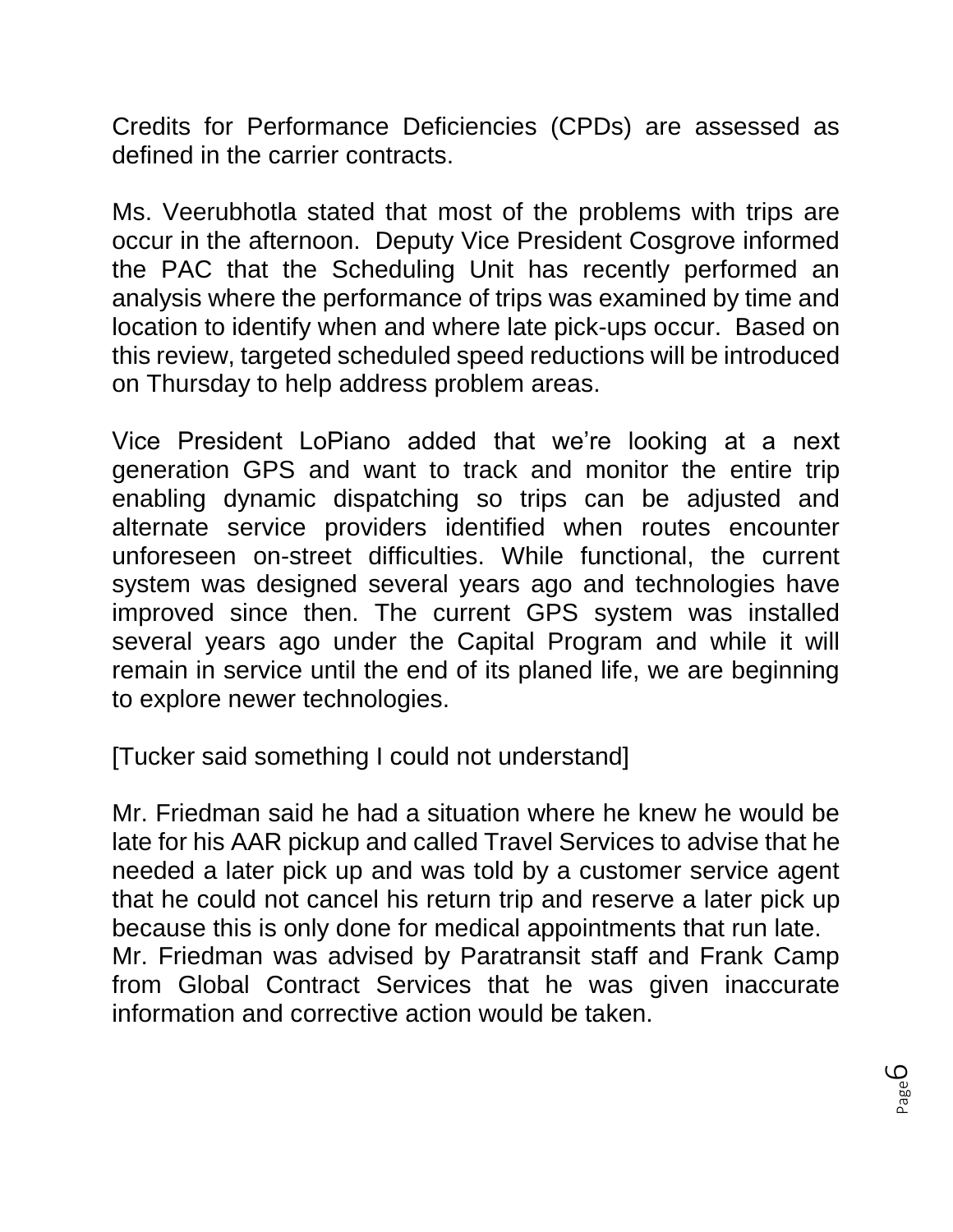### **II. Paratransit Topic: Broker Service** – Vice President Steve LoPiano

The PAC was advised that Paratransit met with Brokers and they were informed that improvements in the delivery of service are required. Vice President Steve LoPiano went into a discussion on the status of broker service and discussed the steps that are being taken to improve this program. The PAC opted to stay on this topic for the entire meeting and open discussion took place as follows:

The Vice President reviewed Broker complaints over time compared to those of the dedicated Carriers. For a two year period, Broker Complaint levels were similar to those of the dedicated Carriers. The pattern has since changed and Broker complaint levels are now more than double those of the dedicated Carriers. Of the complaints, about 70% of them are concerning late trips and no-shows. Vice President LoPiano presented on the need to improve the broker service and steps being taken to bring about that improvement. Vice LoPiano focused on the he importance of improving the broker program not just from an economic perspective but because this is a part of a more multi-modal service where customer needs can better be addressed with different platforms to deliver trips.

During the period when Broker complaint levels were on a par with that of the dedicated Carriers, Broker companies were assigned a full representative mix of AAR trips. This provided consistency and the ability for the broker to engage drivers for a full work day. When drivers are engaged, brokers can attract better drivers, effectively train them and retain them. Over the last two years, the mix of trips assigned changed and both Brokers stated that this negatively impacted their ability to perform. Both Brokers requested we reevaluate how trips are assigned to them and AAR has agreed to do.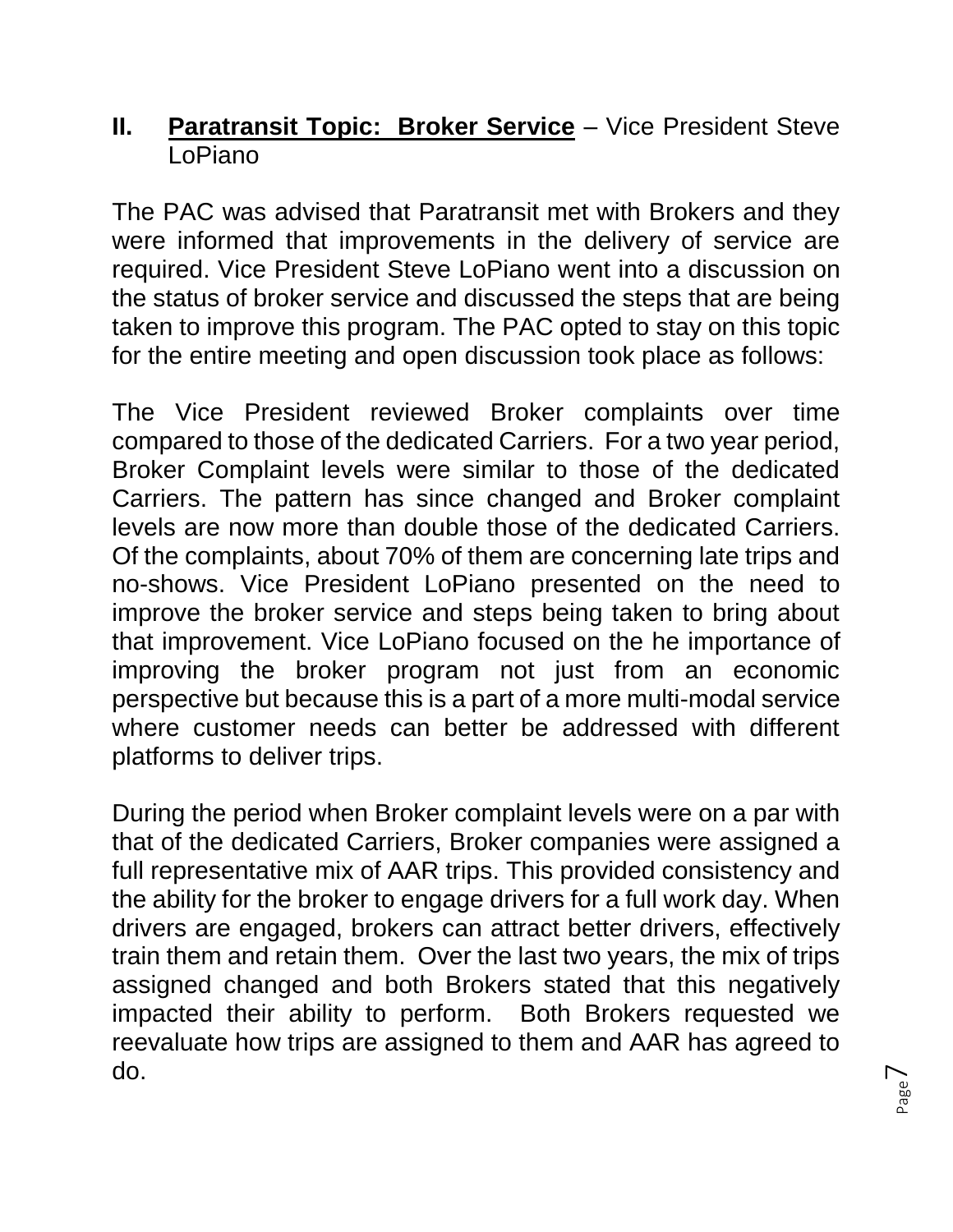In the past, we reduced the trip assignments to Brokers in an attempt to incentivize better performance. This approach did not work and further hampered the Brokers' ability to engage drivers. Vice President LoPiano stated that we are no longer dialing back on Broker Service but we're not expanding it until it improves.

Ms. Ragozino has asked, is there a way to eliminate a person from Broker service. Vice President LoPiano said that Broker service isn't an option for all customers but is part of a multi-modal platform. Certain disabilities such as cognitive ones and the need for doorto-door assistance have to be considered. Vice President LoPiano added that other customers that have been precluded from Broker service due to quality issues, won't be put back on Broker until we see improvement.

While GPS is in use in this industry, there has not been any standards or uniformity in the devices and systems being used. Both Brokers committed to being fully on GPS by the end of the year. GPS will allow for dynamic dispatching and accurate monitoring of broker performance.

Mr. Friedman, Ms. Rubin and Mr. Arroyo inquired about the need to call the Broker directly to obtain the status of a trip or for assistance moving forward. Vice President LoPiano responded advised that for now customers should continue to call the Brokers because they currently only have access to the information on GPS equipped vehicles and they are better equipped to assist customers.

Ms. Watkins asked if there is a different line to complain about Broker service. Same day issues with Broker service are to be made to Travel Services 877-337-2017 and press 5. The Travel Service staff provides the customer with the telephone for Broker dispatch. If the customer does not receive assistance from the Broker, the customer lets Travel Services know.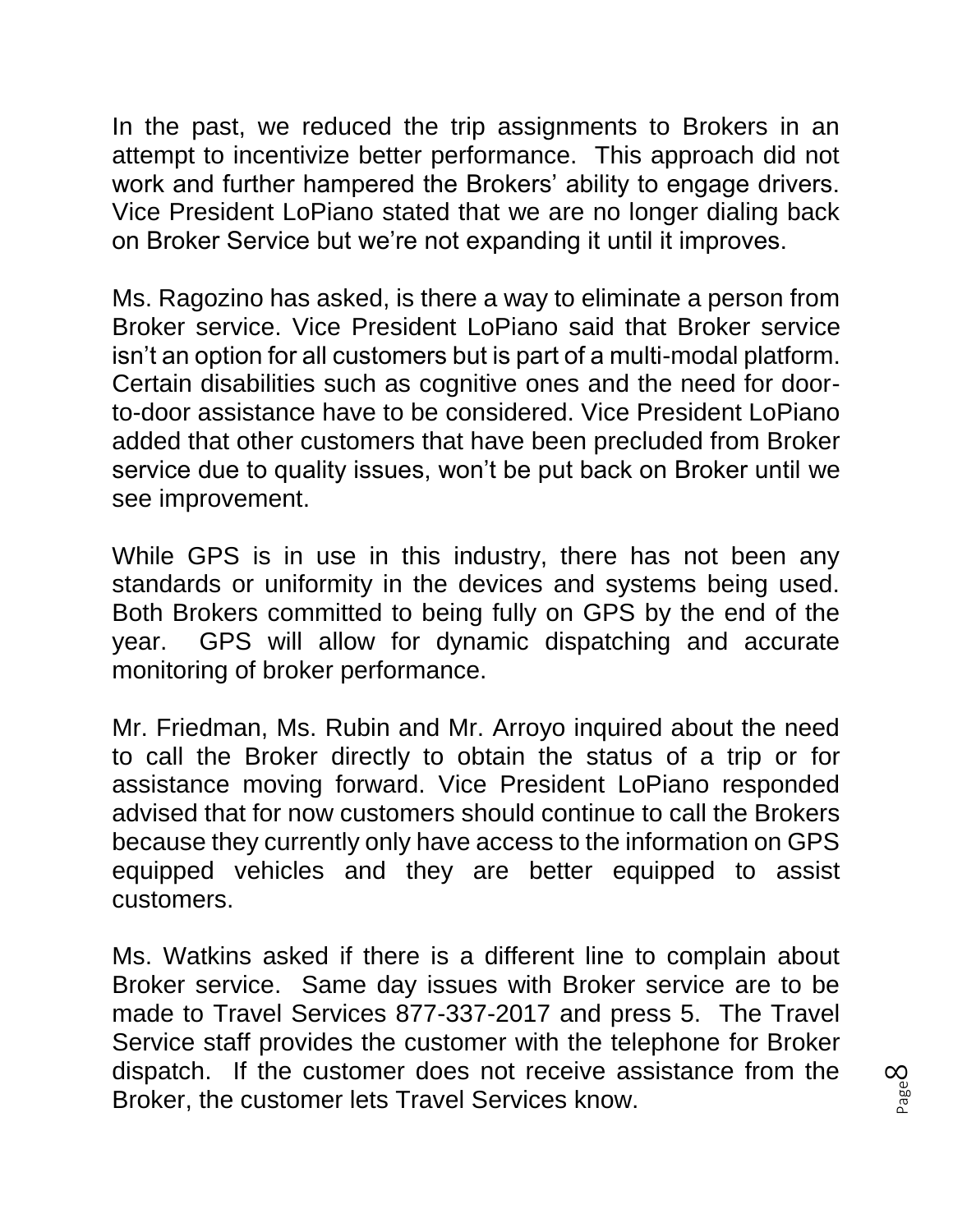Ms. Ryan said she received a Broker trip and she was given a Virginia telephone exchange to reach the service. A general discussion ensued. This was the first report of something like this occurring. It is possible that the Broker driver left his/her personal cell number for Ms. Ryan to call back. Paratransit will be watching to see if we receive similar reports.

The Brokers have their own Quality Assurance Programs but AAR is also performing undecover ride checks and surveying customers that recently used Broker service. Edward Griffith of Paratransit informed the PAC that we also call about 20 customers from Broker Service and we share their comments with Brokers as part of an ongoing survey. The feedback is provided to both Brokers. AAR is looking to invest further in not only monitoring Broker performance but incenting better performance. A performance based incentive program is currently being considered.

Vice President LoPiano further explained that we have also begun to capitalize on the increasing fleet of street hail accessible taxis. One broker has begun assigning non-ambulatory trips to a base that has accessible street hail vehicles and we are looking to expend this to the other broker. We intend slowly grow this service and monitor the performance of accessible trips.

Mr. Friedman stated that if Broker drivers arrive early, Broker dispatch will send drivers to another pickup instead of waiting if the customer isn't ready. Mr. Friedman and Ms. Demikhovskaya both raised that it is often difficult to identify the appropriate broker vehicle. Vice President LoPiano agreed that making sure customers and vehicles meet and find each other is important. Connecting with the customer and having visible signage is being emphasized with the Brokers. Ms. Rubin asked will we extend an additional five minutes waiting time for Brokers and dedicated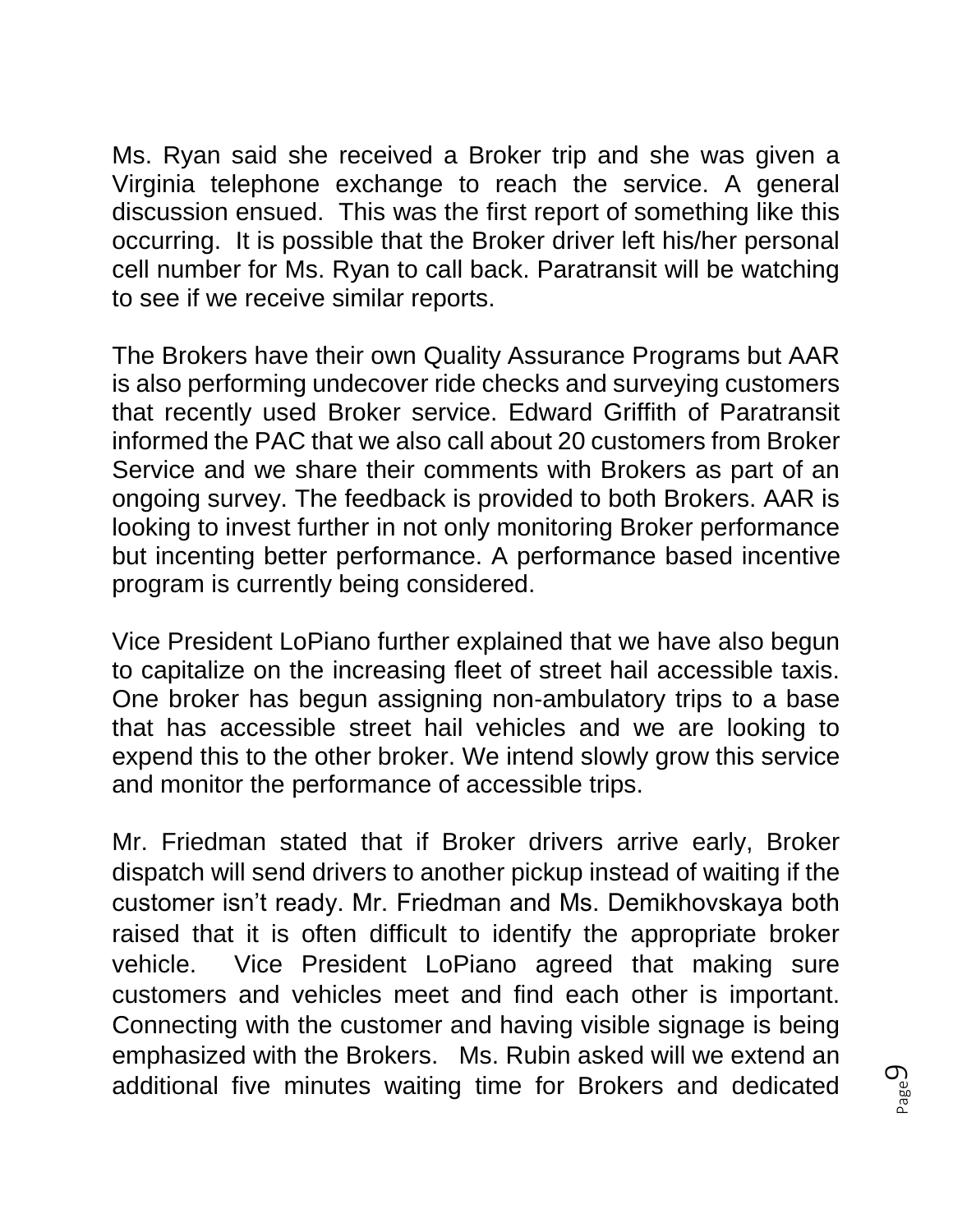Carriers. Vice President LoPiano, responded that we have to be considerate of other trips and appointments scheduled on the route. Increasing dwell time would have an adverse effects on future trips and other customers. Vice President LoPiano said that we see a lot of near misses on the Broker service and we are interested addressing them. Another issue with identifying Broker vehicles was raised by Mr. Friedman who indicated that Brokers often call the customer line at home and leave a message about the pick-up vehicle that doesn't reach the customer. Pertinent phone numbers are given to the Broker so that they may apprised customers of their pick up. A campaign to improve the cell phone records is underway.

Mr. Friedman posed that sometimes if a broker can't make contact with the customer prior to the trip, they don't send the vehicle. The Director of Customer Relations, Ken Stuart stated that we were aware that one of a broker's affiliated bases in particular was doing this and the issue has been communicated to the Broker management for corrective action.

Ms. Ragozino asked if Broker drivers are supposed to take Transit Checks. Deputy Vice President Cosgrove confirmed that they are to accept valid blue Transit Check coupons.

Deputy Vice President Cosgrove closed by saying that we have a very aggressive plan with brokers and improvement will take time but we expect the quality of service to improve and complaints to come down.

# **III. PAC Topic:**